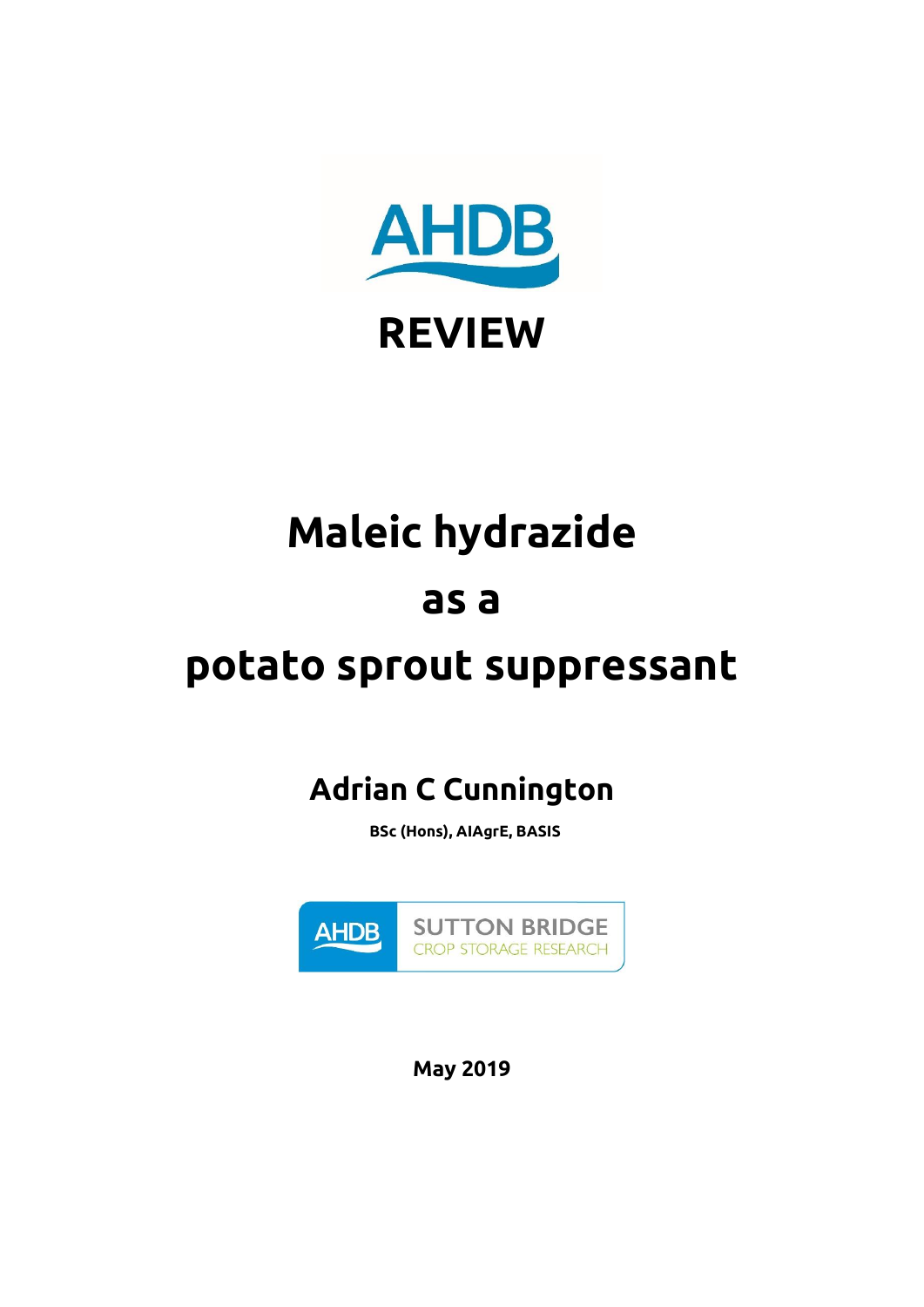#### **CONTENTS**

| <b>Executive Summary</b>                                            | 3  |
|---------------------------------------------------------------------|----|
| <b>Introduction</b>                                                 | 5  |
| Developments in maleic hydrazide use as<br>a sprout suppressant     | 6  |
| Current practice in the use of maleic<br>hydrazide                  | 13 |
| New limitations as a result of<br>re-registration                   | 16 |
| Research gaps in use of maleic hydrazide<br>as a sprout suppressant | 17 |
| <b>References</b>                                                   | 18 |
| Appendix                                                            | 20 |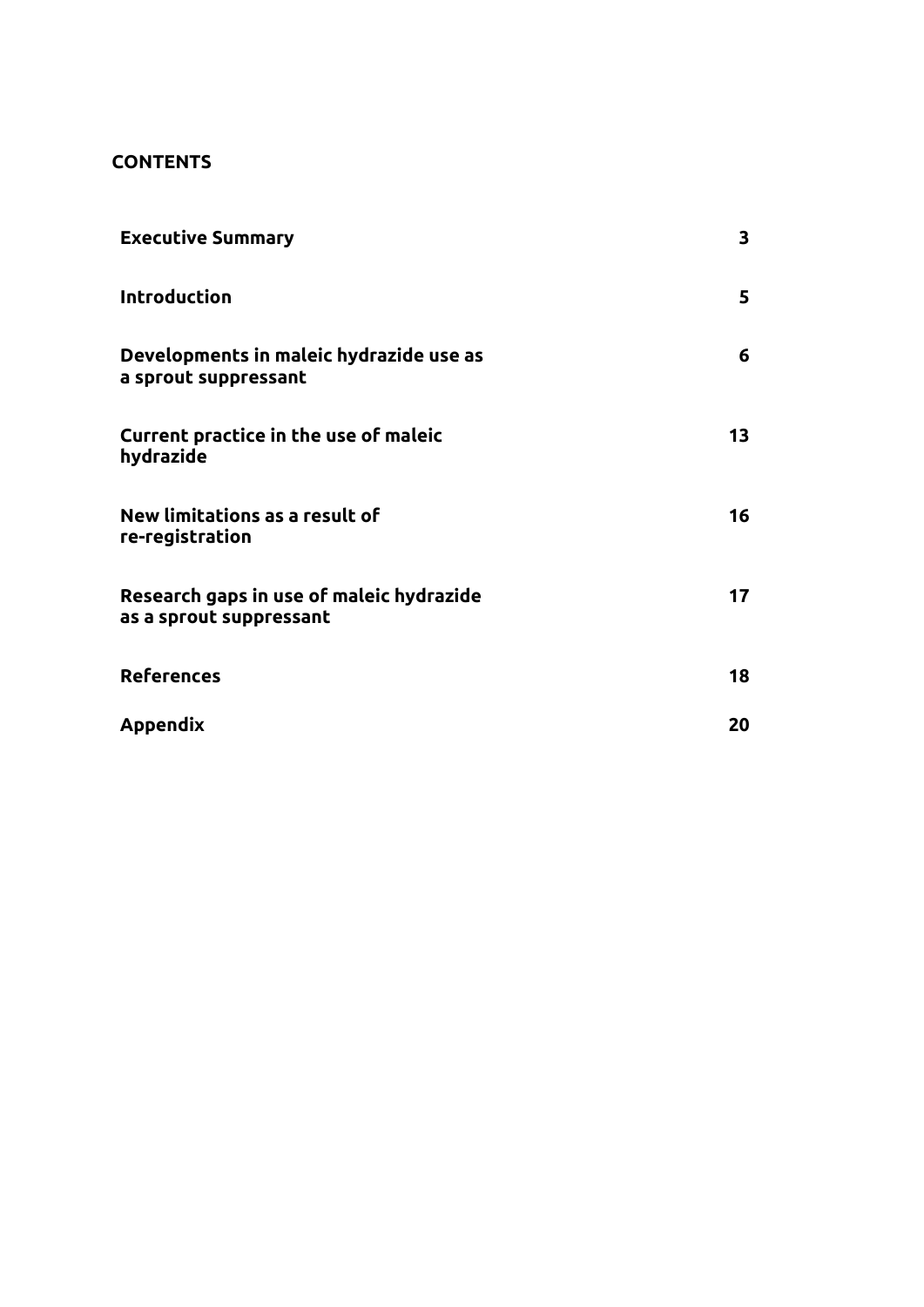#### **EXECUTIVE SUMMARY**

Maleic hydrazide (MH) was first identified as a plant growth regulator in the 1940s and in the early part of the following decade its activity on potato as a sprout inhibitor was discovered. It acts by inhibiting cell division but not extension of existing cells.

MH is applied to the growing crop as a foliar spray, not as an in-storage treatment; this also enables it to provide control of volunteers/groundkeepers in potato. Its capability for this was reviewed extensively by Buckley *et al*. (2006), whereas this review has focused on its use as a sprout suppressant. This is of particular interest due to the imminent loss of chlorpropham (CIPC) as the main sprout suppressant used on stored potato in Europe for the last fifty years or more.

MH use for sprout suppression developed in the US but its adoption in Europe was much slower. Its dependence on weather at application for uniform uptake by the foliage may have been a significant factor in this; early evaluations reported variable efficacy. Commercial use in the UK began in 1984 with the launch of Uniroyal's *Fazor*  product, although other European countries did not have approval for MH use until up to twenty years later. In early trials, a residue of 12ppm was reported as necessary for maximum sprout control. The residue distributes evenly throughout actively growing tubers although some side effects of application have been widely reported, including yield loss and phytotoxicity. Significant yield loss is important to avoid as the economic impact is two-fold from the cost of the product and the loss of sales. Some control of secondary growth has been reported in trials but results were variable.

Timing of application is important. Applying too early reduces yield; too late reduces the efficacy of uptake and sprout control is compromised. Late July or early August application (*circa* 5 weeks before defoliation) is favoured for best results.

Reductions in the permitted treatment rates for CIPC have driven an increase in MH use in recent years. A total of 20,000 acres (15% of all crop) was treated in the UK in 2016 and there was some reversal of previously limited acceptance of MH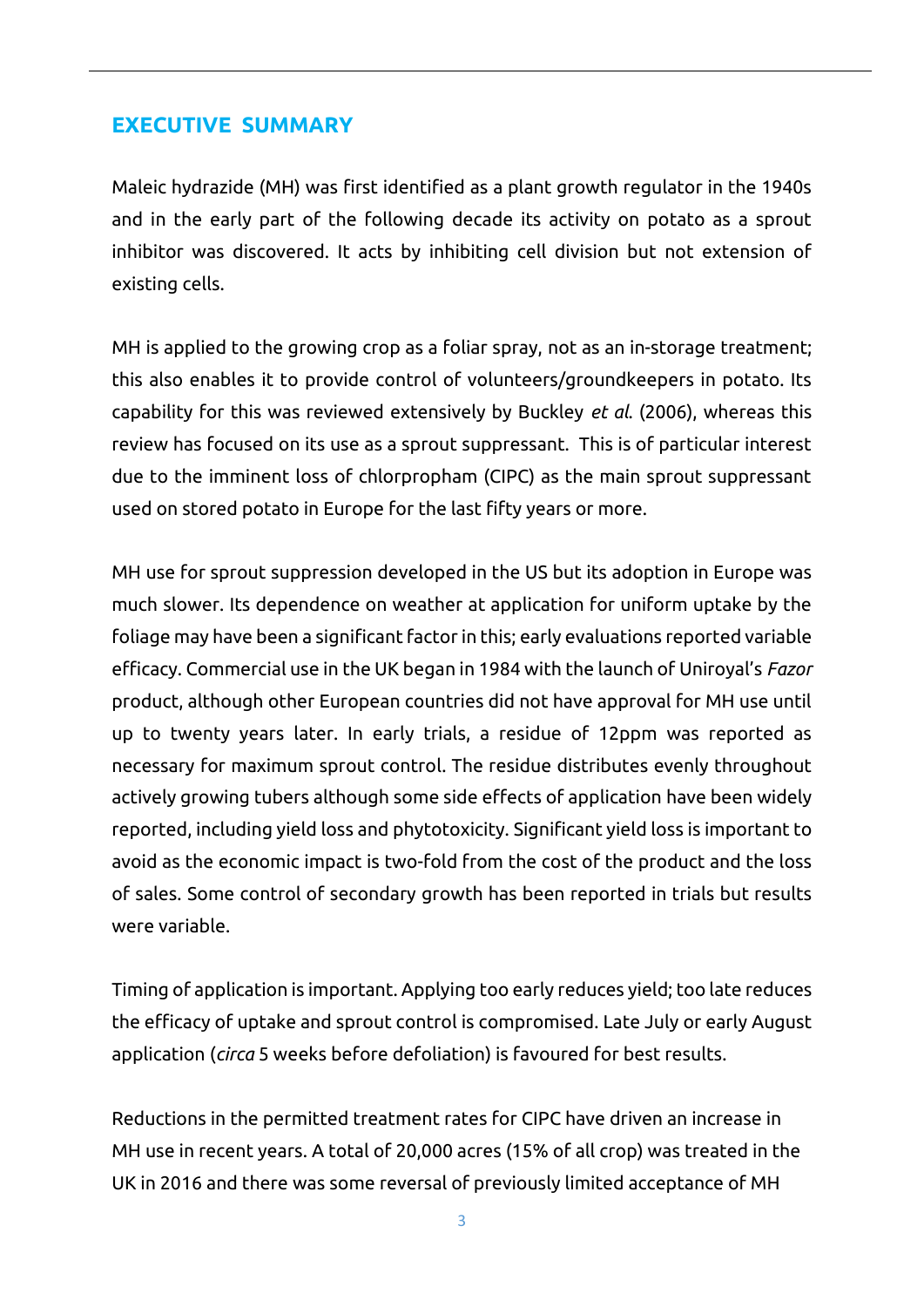use within fresh market crops for some markets, notably for short dormant varieties.

In recent trials investigating alternative sprout suppressants to CIPC, combinations containing MH, used in conjunction with other active substances, have performed better that the single products alone.

Combination treatments including MH were also exclusively used in commercial processing stores visited in mainland Europe in spring 2019. This included stores of up to 4000 tonnes capacity using either *BioxM* (spearmint oil) or *1-4 Sight* (dimethylnaphthalene).

In a survey for this Review of MH use in Great Britain (yielding 51 responses), 78% of users said they apply MH for sprout suppression compared with 66% for volunteer control. 95% of respondents applied MH when the foliage was more than 75% green and over half did so when the canopy was fully green. 13 of 18 respondents not currently using MH for sprout control felt they were likely to need to apply it as a sprout suppressant in future. Overall, MH received a modest score of 6.1-6.5 out of 10 for volunteer control, sprout suppression, control of second growth and its consistency of response, reflecting some of the risks and challenges its use can pose.

Nevertheless, it is evident that the performance of future sprout control options in potato storage will be much less predictable than CIPC. MH, whilst inconsistent in its own level of control, does provide an element of stability to a sprout suppression strategy – especially over the loading, drying and pull-down periods, and it was therefore a 'must-have' component of control strategies in the European processing stores visited by AHDB staff.

Current difficulties in the management of MH-treated stocks in relation to disposal of waste for stockfeed (due to a metabolite data gap) could seriously compromise the availability of the most cost-effective sprout control options post-CIPC which should include the regular use of maleic hydrazide.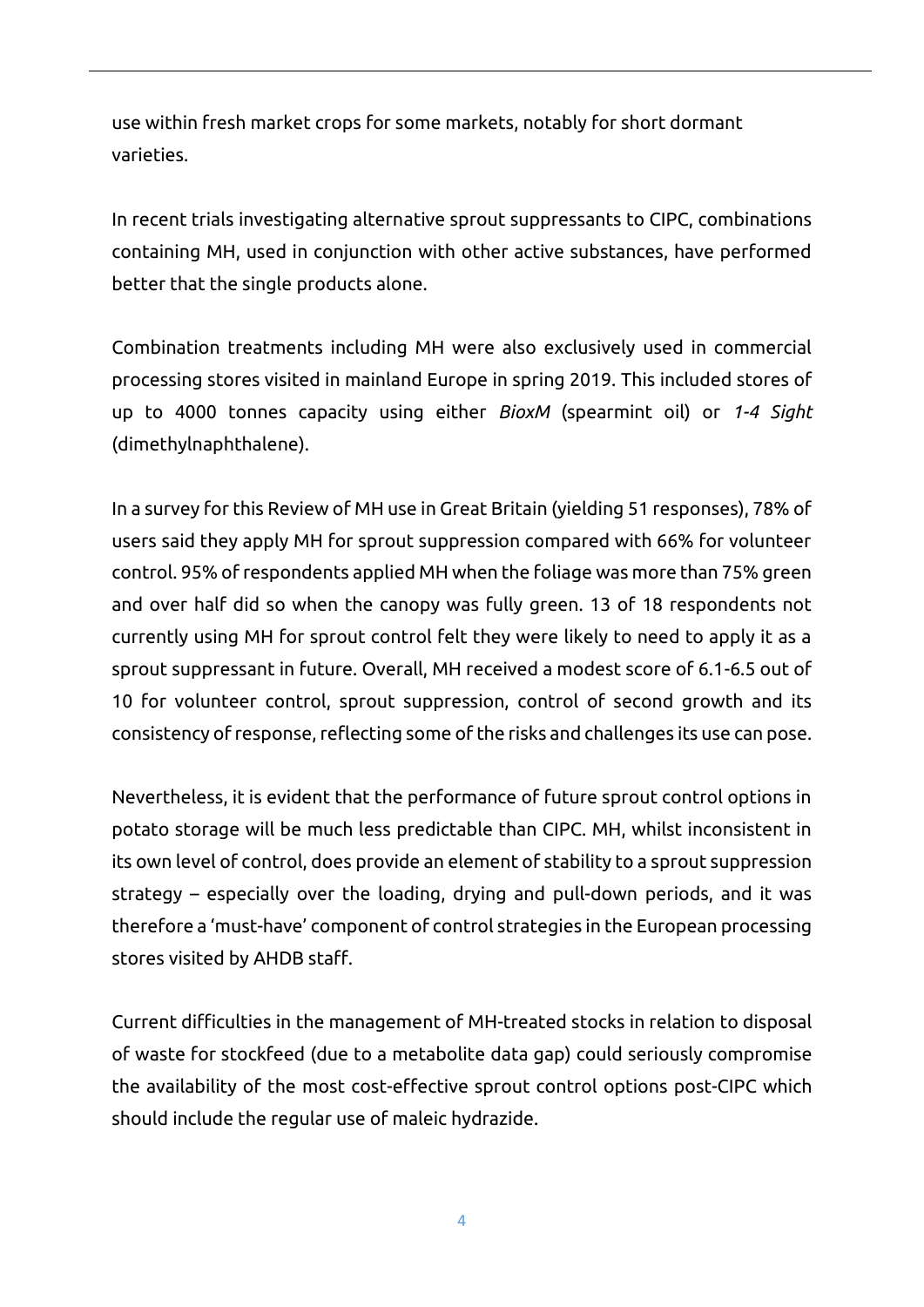#### **Introduction**

The activity of **maleic hydrazide** (MH) as a plant growth regulator was first described in the journal *Science* by Schoene & Hoffman (1949).

Work on potato took place in the early 1950s with papers published for example by Denisen (1950, 1953), Kennedy & Smith (1951), Marshall & Smith (1951), Highlands et al (1952), Paterson et al (1952) and Franklin & Thompson (1953).

Paterson et al (1952) showed that MH inhibits apical dominance. They applied sprays of 500, 1000 and 2500ppm MH to cvs Irish Cobbler and Pontiac on 4 dates July 15 – Aug 19 and Jul 15 - Sep 2 respectively. Haulm kill was 2 days after the final application and harvest 4 days after. Storage followed at 45°F (7°C) and 55°F (13°C) for 7 months. 2500 ppm MH applied 4-7 weeks before harvest resulted in almost complete inhibition of sprouting at both temperatures.

Various authors hypothesised that MH acts by inhibiting cell division, but not extension of existing cells; this was confirmed by Nooden (1969). MH is applied to the potato crop as a foliar spray in the field rather than as an in- storage treatment. As such, it is able to act in two ways: in the field as a means of volunteer/groundkeeper control and in subsequent storage as a sprout suppressant.

MH was reviewed extensively for the British Potato Council by Buckley et al (2006) in relation to its use of as a means of **volunteer control.** There will be some overlap with the content that follows but the primary focus here is to review the use and potential of maleic hydrazide as a **potato sprout suppressant**.

The need for this has been accentuated by recent changes in the likely availability of chlorpropham (CIPC) which has been subject to European review during 2018 and early 2019. Following detailed analysis of the toxicology of a metabolite of CIPC, 3-chloroaniline, by the European Food Safety Authority (EFSA), the European Commission has recommended CIPC for non-renewal. It is likely therefore, following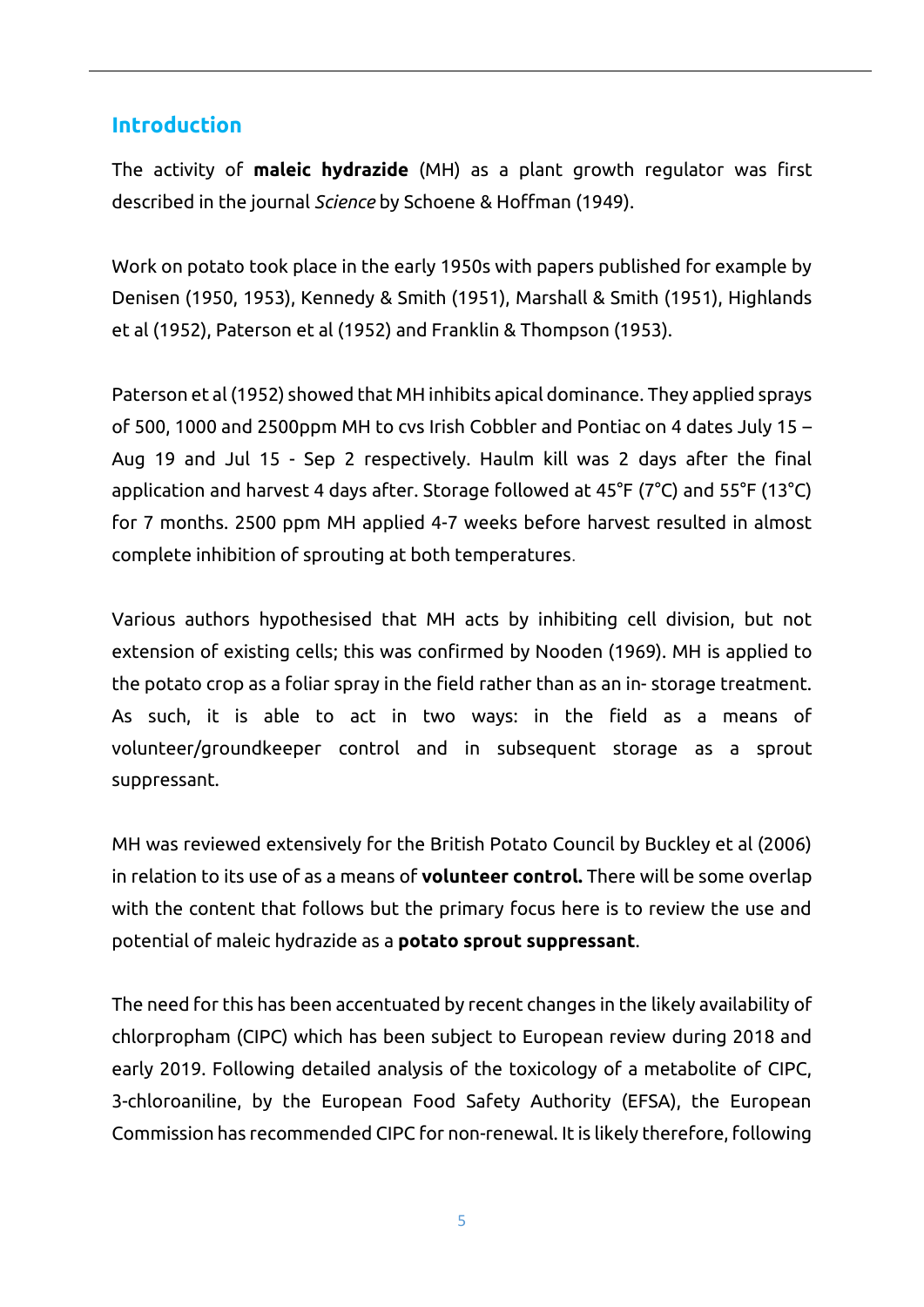a series of SCoPAFF meetings to review this information, that CIPC will be lost as a sprout control option to the European potato industry before the end of 2020.

Focus has therefore moved quickly to assess potential alternative compounds for use as sprout suppressants. Maleic hydrazide is one such compound alongside others such as carvone, ethylene, spearmint oil, 1,4-dimethylnaphthalene, limonene (orange oil), 3-decen-2-one and eugenol (clove oil), many of which are now available for commercial use or are being readied for market, subject to approval (Kleinkopf et al, 2003; Daniels-Lake & Prange, 2007; Harris, 2016).

### **Developments in maleic hydrazide use as a sprout suppressant**

The use of maleic hydrazide as a sprout suppressant option developed relatively quickly, notably in the US, with many tonnes treated in their processing industry (Sawyer & Malagamba, 1987).

In Europe, maleic hydrazide use developed much more slowly. In the UK it was restricted to uses such as growth regulation of grass, sucker growth on trees and to control onion sprouting in storage (Buckley et al, 2006).

Burton (1978), evaluating its potential on UK crops, described the use of MH at 2.5 kg/ha a.i. applied 3-5 weeks before death or destruction of foliage. He reported loss of yield and misshapen tubers if application was made too early. But it was also ineffective when applied too late. As it was reliant on take up by the foliage, weather conditions at the time of application could have a significant effect on efficacy.

Commercial use in the UK began in 1984 when Uniroyal secured a limited approval for its *Fazor* product. 'Limited commercial clearance' was given for the use of MH on 15,000 ha of potatoes (Buckley et al, 2006). *Fazor* was launched with the dual objective of providing sprout suppression during storage and reducing volunteers in the field. Some European countries did not have clearance for MH use until much later (van Es & Hartmans, 1987; De Blauwer et al, 2012)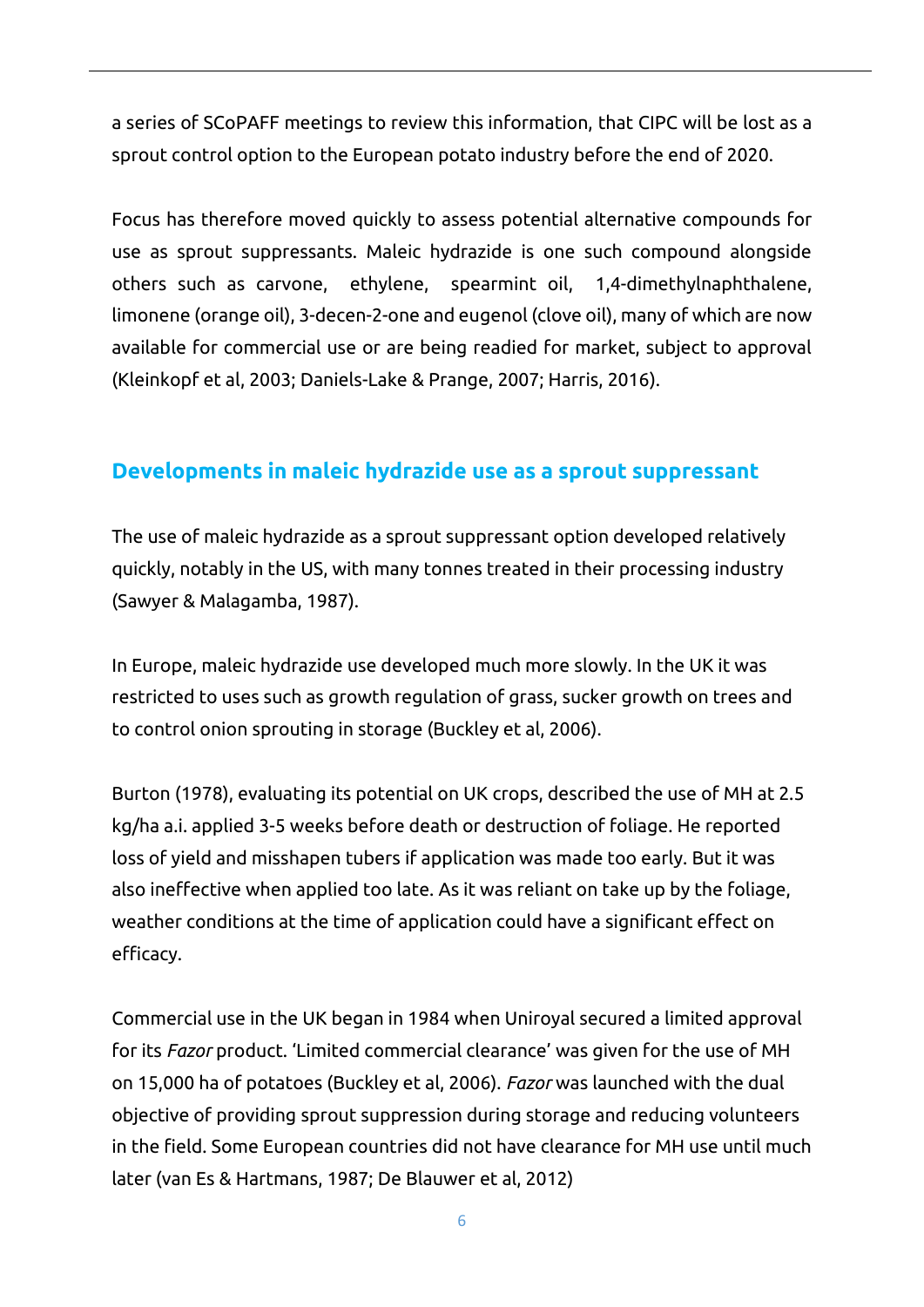Shortly after the UK launch, trials undertaken at Sutton Bridge (PMB 1987, 1988) assessed MH performance on crops of cvs. Maris Piper, Pentland Dell and Record across five sites. Total and ware yields from MH treated and untreated crops are shown in Table 1.

|      |                      | MH treated |      | MH untreated |      |
|------|----------------------|------------|------|--------------|------|
| Site | Variety              | Total      | Ware | Total        | Ware |
| 1    | Record               | 41.7       | 37.9 | 46.2         | 41.7 |
|      | Maris Piper          | 57.9       | 49.2 | 48.4         | 42.8 |
|      | Record               | 48.9       | 45.0 | 53.2         | 49.9 |
| 3    | Maris Piper          | 61.3       | 58.0 | 62.1         | 60.0 |
| 4    | <b>Pentland Dell</b> | 38.9       | 37.3 | 43.2         | 38.9 |
|      | <b>Pentland Dell</b> | 47.3       | 44.4 | 49.8         | 44.7 |
|      | Mean                 | 49.3       | 45.3 | 50.5         | 46.3 |

| Table 1. Estimated total & ware yields after defoliation (t/ha) (PMB, 1988) |  |  |  |  |
|-----------------------------------------------------------------------------|--|--|--|--|
|-----------------------------------------------------------------------------|--|--|--|--|

The mean total and ware yields from the maleic hydrazide and untreated crops were similar.

Residue data analysed as part of this series of work is provided in Table 2.

Table 2. Residues and recovery from two analyses in MH-treated commercial crops (PMB, 1987)

| Crop      | Yield (t/ha) | Residue (mg/kg) |                       | Recovery (%) |                       |  |  |
|-----------|--------------|-----------------|-----------------------|--------------|-----------------------|--|--|
|           |              | GU              | Uniroyal <sup>1</sup> | GU           | Uniroyal <sup>1</sup> |  |  |
| Record 1  | 58.2         | 23.1            | 15.8                  | 45           | 31                    |  |  |
| Record 2  | 54.0         | 7.5             | 6.4                   | 13           | 12                    |  |  |
| M Piper 1 | 63.0         | 17.0            | 14.1                  | 36           | 30                    |  |  |
| M Piper 2 | 58.6         | 5.7             | 3.8                   | 11           | 8                     |  |  |
| P Dell    | 34.2         | 21.7            | 13.9                  | 25           | 16                    |  |  |

 $1$  Data read from a chart and are approximate. GU=Glasgow University

In reporting this work, it was noted that a residue of '12ppm (maleic hydrazide) was considered to be the requirement for maximum sprout control for long-term storage'. The variability of MH uptake was also clearly evident in these trials, although no data on the crop condition at treatment was reported.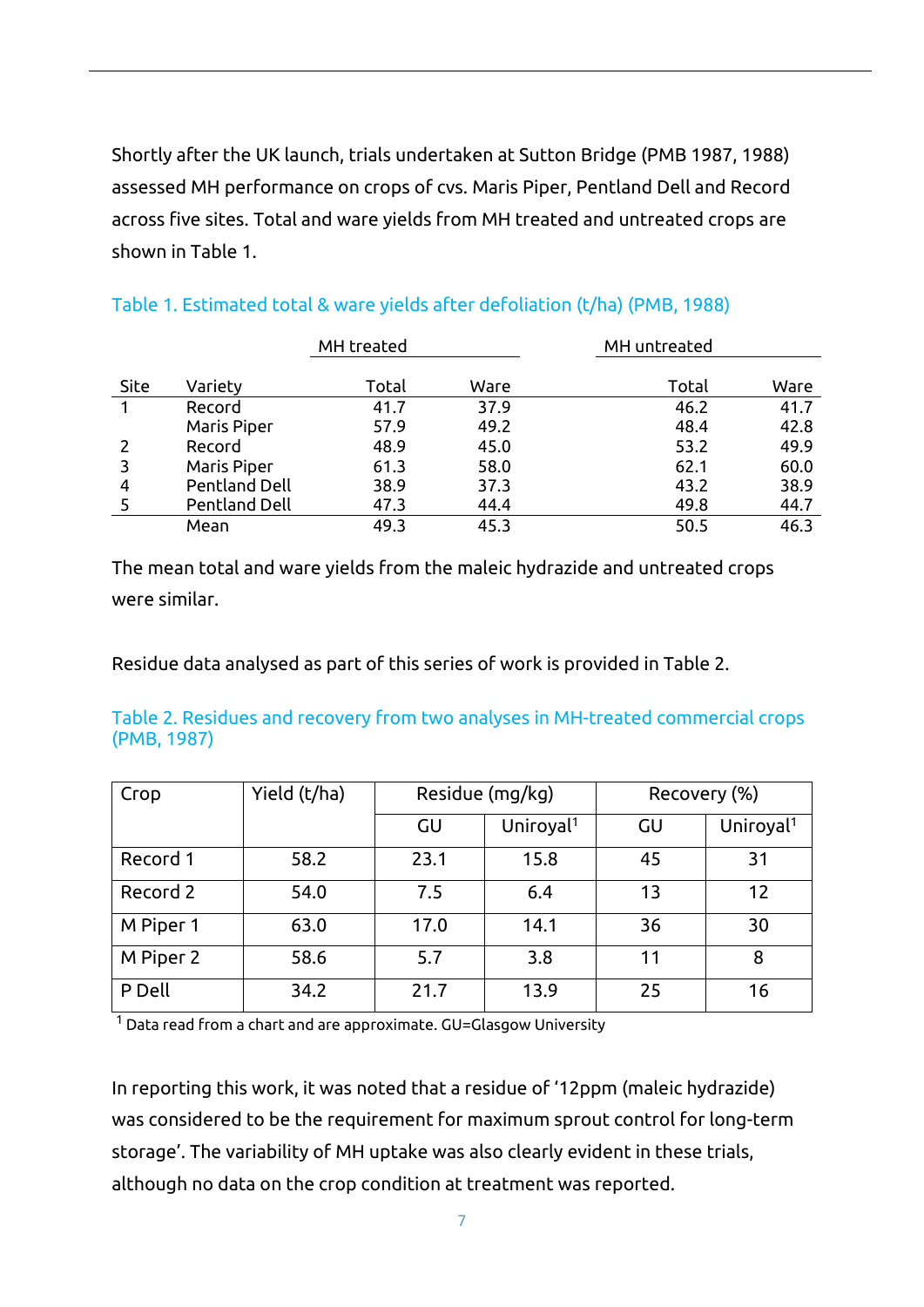Dias & Duncan (1999) assessed the distribution of residues in MH-treated tubers. They found that MH was evenly distributed throughout the tuber (peel, outer and inner flesh) but concentration increased slightly as tuber size increased. The concentration of free MH decreased from 7 to 3 mg/kg over a storage period of 5½ months. They suggested that this may be due to free MH being gradually converted to a bound form with time after treatment*.*

MH has not always been available for use in all countries. An example of more recent introduction of MH is in Belgium, where the compound was not brought to market until 2005. Here, field trials were conducted by De Blauwer et al (2012) over 4 seasons (2005-2008) at 4 locations per year. Application of MH was made to four cultivars (Bintje, Fontane, Asterix and Cilena). After application, cv. Asterix suffered - in virtually every year - some temporary phytotoxicity (bronze discolouration of foliage).

Yield was determined at harvest. When maleic hydrazide was applied "too early" (80% tubers 25mm diameter) yield was negatively affected (in 3 years of 4) except in the fresh market variety Cilena. Internal quality (dry matter and fry quality) was not influenced by the application of MH except in cv. Fontane, which had a slightly lower dry matter content. MH treatment also had some influence on secondary growth but the results were very variable depending on cultivar, location and time of application. After harvest, crops were held in storage and assessed monthly for sprouting. Potatoes treated "late" in the growing season were reported as breaking dormancy the earliest.

Achieving a balance between MH use to secure effective sprout suppression but doing so without impacting yield is difficult enough, but maintaining yield is important from an economic perspective as a large reduction, combined with the cost of MH treatment, could compromise the crop's economic viability. Sabba et al (2009) assessed impact on yield (Table 3) although they were able to generate few significant differences across a wide range of timings.

Table 3. Yield as influenced by MH application timing (Sabba et al, 2009)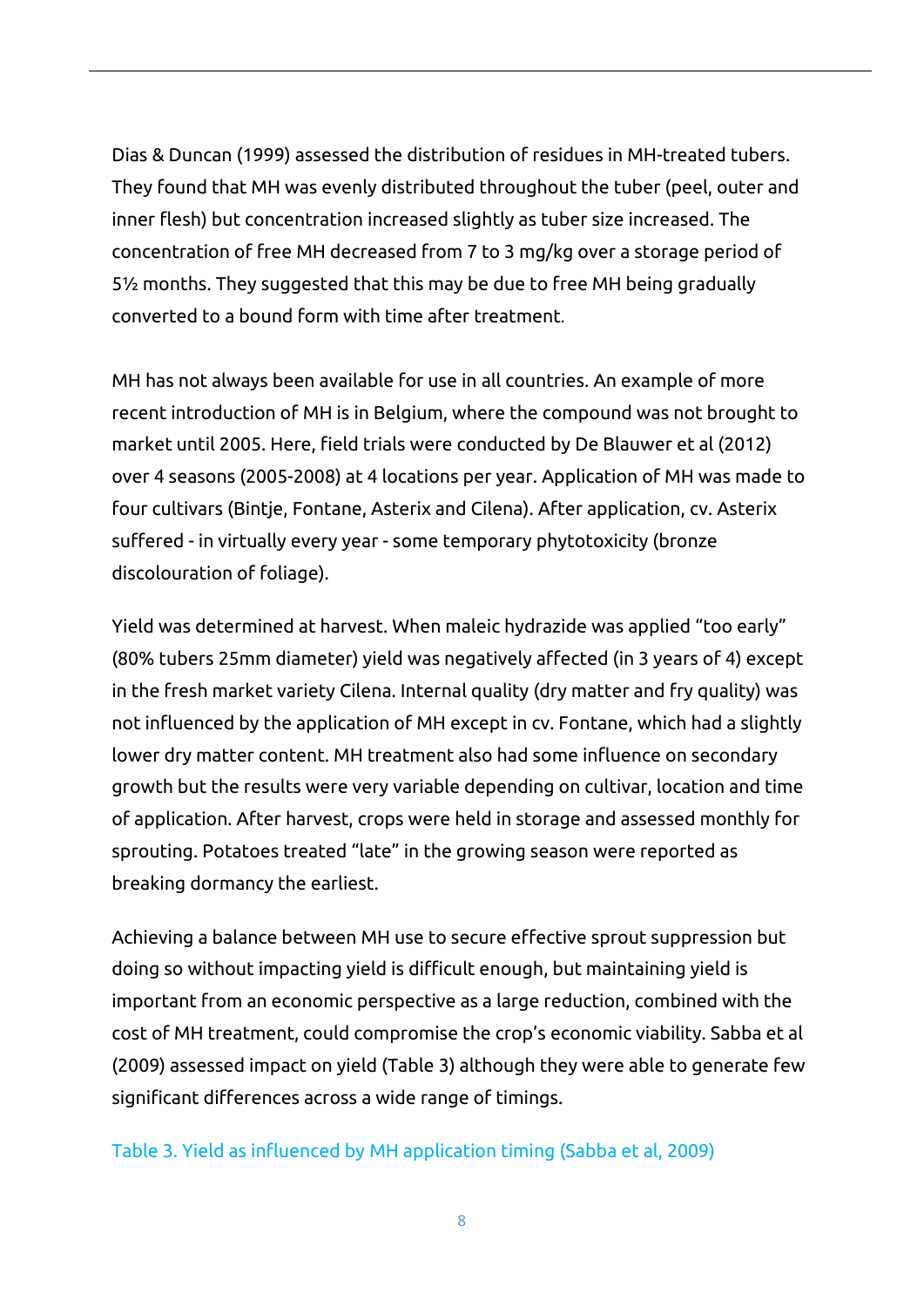| Cultivar | Application        | Average tuber    | Total yield* | Mean tuber    |
|----------|--------------------|------------------|--------------|---------------|
|          | date               | diameter at      | (t/ha)       | weight* $(g)$ |
|          |                    | application (cm) |              |               |
| Atlantic | none               | control          | 63.1a        | 152.5a        |
|          | 19-23 Jun          | 3.0              | 60.5a        | 143.9b        |
|          | 12-15 Jul          | 4.7              | 61.7a        | 149.1ab       |
|          | 5-18 Aug           | 5.8              | 61.3a        | 148.5ab       |
| White    | none               | control          | 56.7a        | 117.6a        |
| Pearl    | 12-13 Jul          | 3.9              | 50.9a        | 111.1a        |
|          | $31$ Jul – $3$ Aug | 4.4              | 52.8a        | 113.9a        |
|          | 14-17 Aug          | 4.9              | 50.0a        | 111.4a        |
| Freedom  | none               | control          | 56.8a        | 184.1a        |
| Russet   | 12-13 Jul          | 3.3              | 60.8ab       | 182.5a        |
|          | $31$ Jul – 3 Aug   | 4.5              | 60.8ab       | 192.6a        |
|          | 14-17 Aug          | 5.0              | 63.2b        | 194.4a        |

\*Means within cultivar with the same letter within a column are not different by LSD (5% level)

Timing of application is also a crucial component of MH use, in order to get consistency of uptake and therefore efficacy. This is a key element of volunteer control (Heath et al, 1993; Appendix I) but is similarly important for treatments where the use of MH is, first and foremost, as a sprout suppressant.

In field trials in the US in 1973-5 by Weis et al (1980), using foliar applications of 3.36 kg maleic hydrazide/ha, an improvement in the quality and shape of potato tubers (cv. Russet Burbank) was observed. MH application in early or mid-July reduced the yield of malformed tubers by 40%. Applications made in mid- or late July improved the length:diameter ratio of treated tubers. Earlier MH application in early or mid-June severely reduced yield and increased the incidence of misshapes. MH provided effective sprout inhibition in tubers for all treatment dates – except when applied in early June.

MH use is challenging even without the complications of weather which can compound matters significantly. Poor uptake through the leaf will inevitably result in sub-optimal efficacy. The crop's hydration at treatment is also a vital factor as it affects uptake and impacts on the crop's reaction to treatment; in 2018 – a very dry season – many UK crops were reported to have suffered markedly following MH application due to their drought-affected condition (Tholhuijsen et al, 2018).

Temperature of storage will inevitably have an effect on efficacy as sprouting increases with temperature up to around 20°C (Burton, 1989). Maleic hydrazide,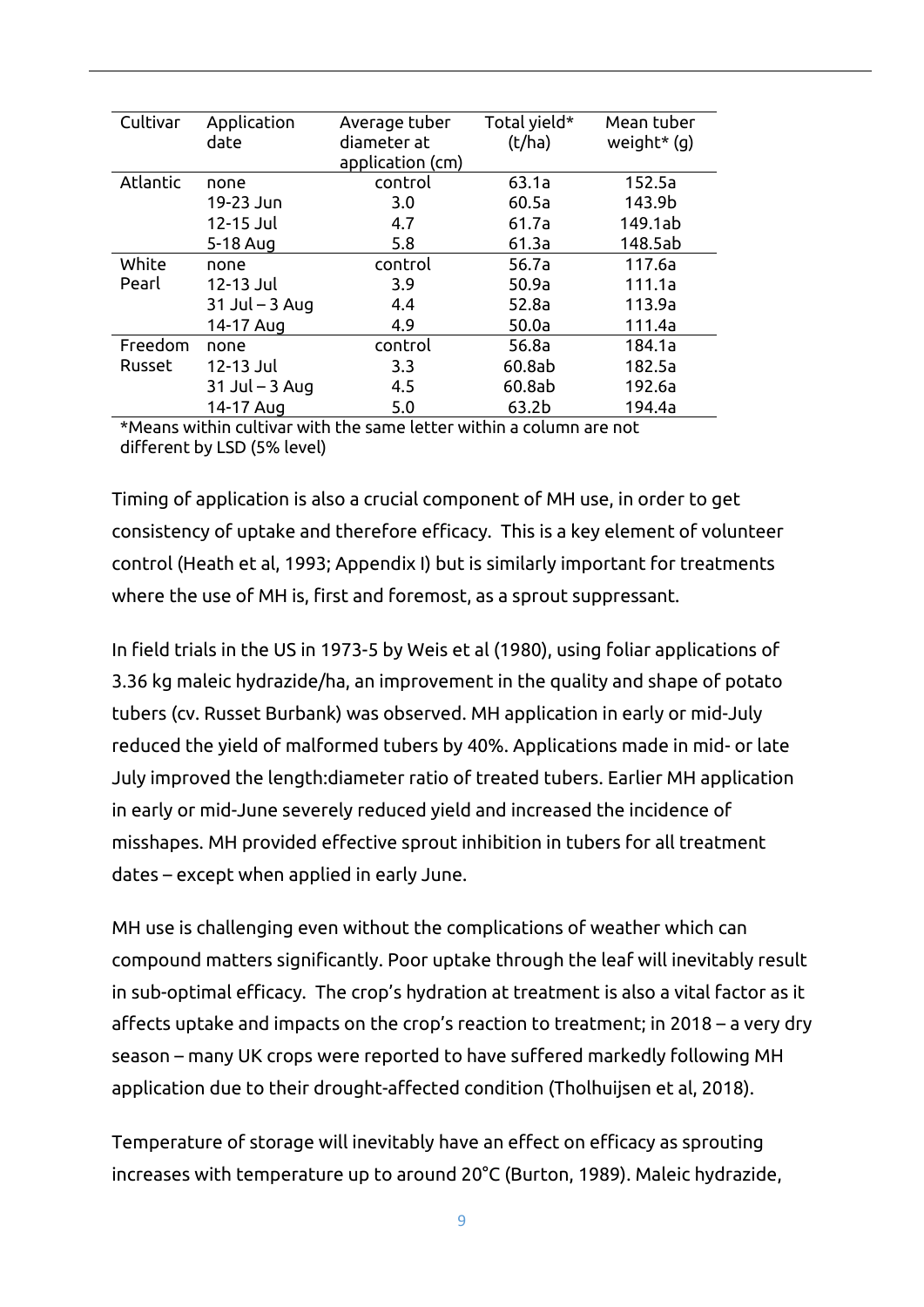used in combination with storage temperatures of typically 7-10°C, has provided short term sprout control (2-4 months) in processing or chipping stocks – usually without any further treatment - in the UK since its introduction to the market in the 1980s (Cunnington, 2018).

In high temperature trials in India (Kaul & Mehta, 1994), efficacy of MH, applied as a 0.3% foliar spray 3 weeks before haulm cutting, was studied in four cultivars over two seasons. The harvested potatoes were stored in an evaporatively-cooled potato store (15-29°C, RH 68-90%) and at room temperature (20-36°C, RH 30-72%) from March to May. Maleic hydrazide treatment significantly reduced the mean number of sprouted tubers by 27% up to 10 weeks of storage; sprout weight was also reduced by 76% after 12 weeks' storage. The interaction between MH treatment and storage environment was significant.

One factor which has escalated the use of MH as a sprout suppressant in recent years has been a decline in permitted chlorpropham (CIPC) dose rates. In the UK, this has been largely as a result of CIPC being under stewardship since 2008 and a need to manage dose in order to maintain availability of the chemical without the risk of Maximum Residue Level (MRL) exceedance. Maximum CIPC usage dropped in processing storage from 63.75 g/t in 2013 to 36g/t in 2017 alongside a need to add 'active recirculation' to optimise use of this lower dose within potato stores (PICSG, 2017). With less CIPC at their disposal and a desire to maintain storage temperatures as high as possible - this is done to maintain a light fry colour (Cunnington, 2018) - store managers utilised more MH, in combination with CIPC, as part of their sprout control strategy; a total of 20,000 ha (*c*. 15% of all crop) received treatment in summer 2016 (Garthwaite et al, 2017). Some markets which had previously limited their acceptance of MH, lifted restrictions to permit use on, for example, high-risk short dormant varieties, such as King Edward, destined for the fresh pre-pack trade.

It is likely that the approval of chlorpropham (CIPC) will not be renewed in Europe in 2019 (T. Hofman, personal communication). Interim data from recent trials by AHDB at Sutton Bridge (Harper, 2019) has shown that in the absence of CIPC, MH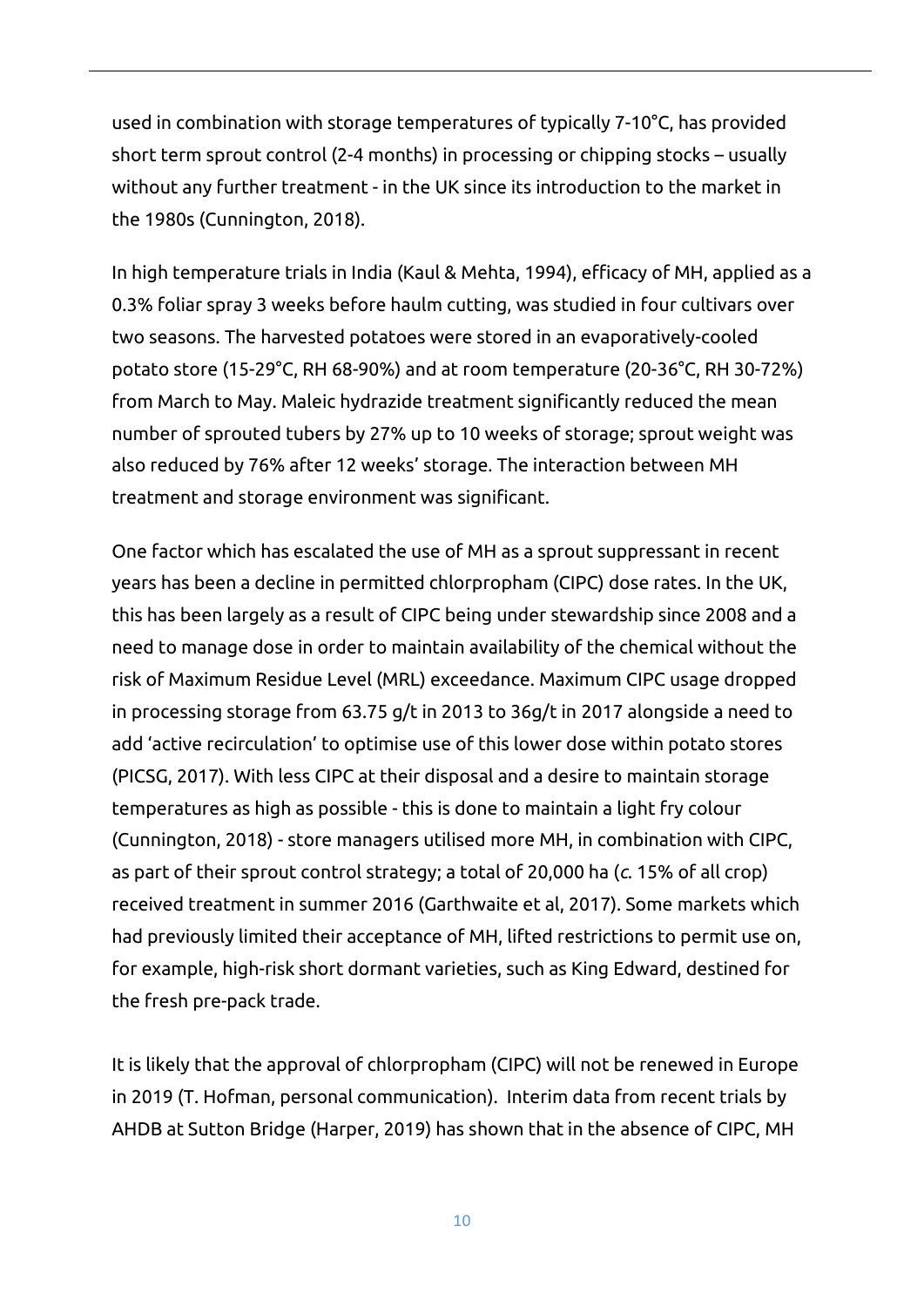can offer good sprout control and boost the efficacy of alternative treatments (essential oils) when used in combination with them.

MH *(Fazor)* was applied to crops of five varieties (cvs. Innovator, Maris Piper, Performer, Royal and VR808) and the tubers stored at 9°C for up to 9 months. Five other crops of these varieties were also stored which did not receive MH. Samples from each of the crops were treated as follows in accordance with the relevant product label:

- CIPC (chlorpropham) [industry standard]
- Ethylene (Restrain)
- Spearmint oil (Xeda BIOX-M)
- 1,4-dimethylnaphthalene (Dormfresh 1-4 SIGHT)
- Untreated [control]
- Combination treatments were also trialled (12g/t CIPC + alternatives).

Assessments of sprouting were carried out after 3, 6 and 9 months' storage. Sprout control data is shown in Figures 1 and 2.





#### Fig 2. Length of longest sprout, mean 5 varieties, with MH treatment after storage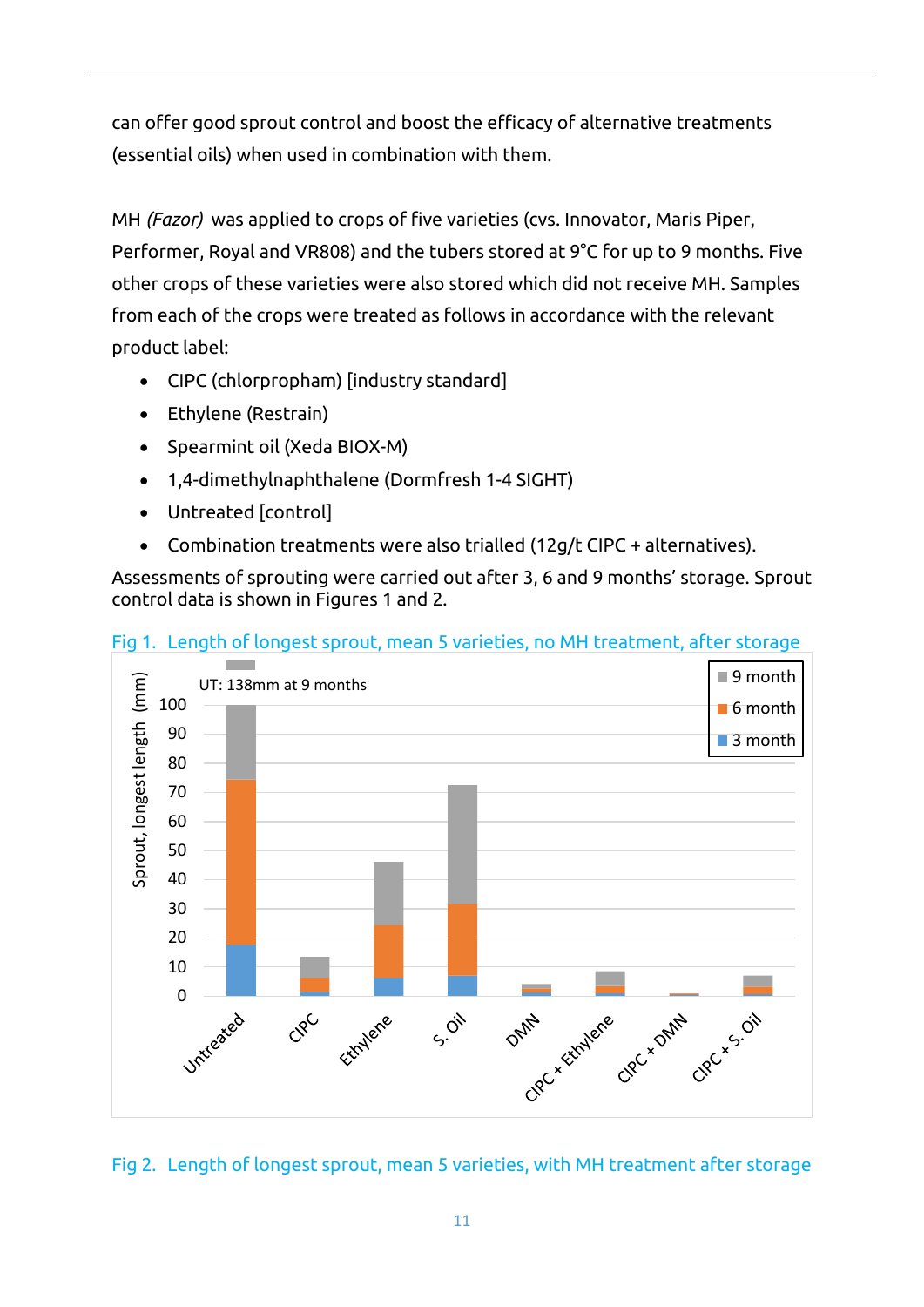

#### Additional samples were stored at 15°C to assess relative dormancy (Table 4)

#### Table 4. Mean days to 50% sprouting at 15°C for each variety with and without MH

|                      | Mean days to |
|----------------------|--------------|
| Variety              | sprouting    |
|                      | (23mm)       |
| Innovator - no MH    | 19.6         |
| Innovator + MH       | 43.3         |
| M. Piper - no MH     | 18.6         |
| M. Piper + MH        | 38.3         |
| Performer - no MH    | 46.5         |
| Performer + MH       | 91.9         |
| Royal - no MH        | 26.2         |
| Royal + MH           | 57.2         |
| <b>VR808 - no MH</b> | 37.6         |
| <b>VR808 + MH</b>    | 68.0         |

In all cases MH treatment extended dormancy markedly (by at least 20 days) at the standardised test temperature of 15°C. This clearly translates into a greater effect at lower storage temperatures used for commercial storage as is evident from the data in Figure 2. NB: Crops in this study were not the same for + and – MH treatments.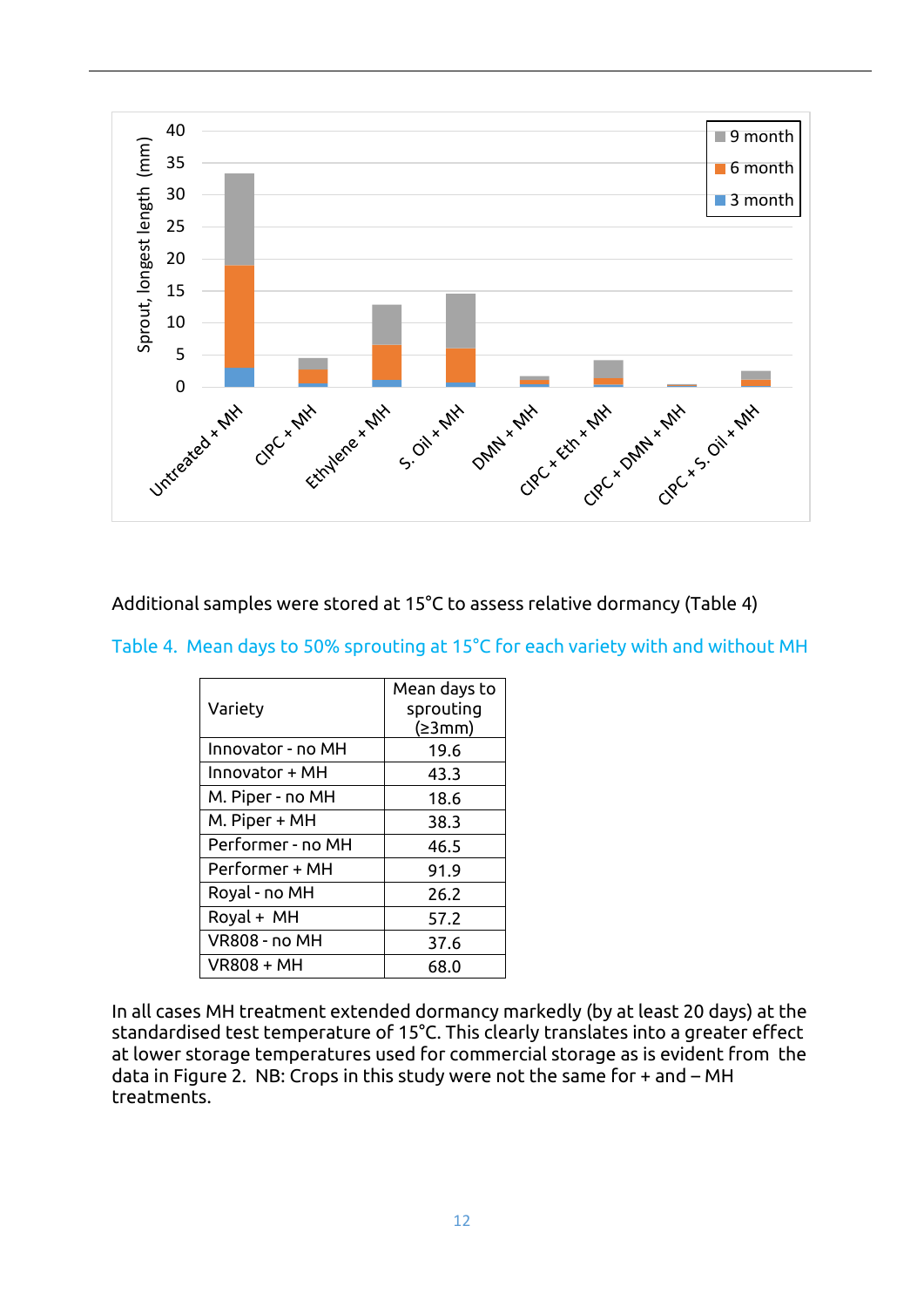## **Current practice in the use of maleic hydrazide**

Beyond the usage data referred to above, there is very little information available about current practice – i.e. *how* MH is used. To improve understanding therefore, AHDB has undertaken a survey of major growers, agronomists and advisors on use of the active substance on potato. The survey undertaken is at Appendix 1.

Surveys were made available through a wide range of AHDB contacts with industry during December 2018 and the first three months of 2019 and a total of 51 questionnaires were returned.

A summary of key points from the survey are provided below:

- 40% of users apply MH to potato every year
- 78% of users apply MH for sprout suppression
- 72% of users apply MH for second growth control
- 66% of users apply MH for volunteer control

Timing:

- Respondents applied the product on average 5.1 weeks before defoliation but there was a lot of variation around this figure from 2 weeks to 8 weeks
- 88% of users timed application relative to defoliation rather than harvest

Application:

• Total volume applied varied substantially for MH treatments (Figure 3).



#### Fig 3. Total foliar spray volume when applying MH (n=47)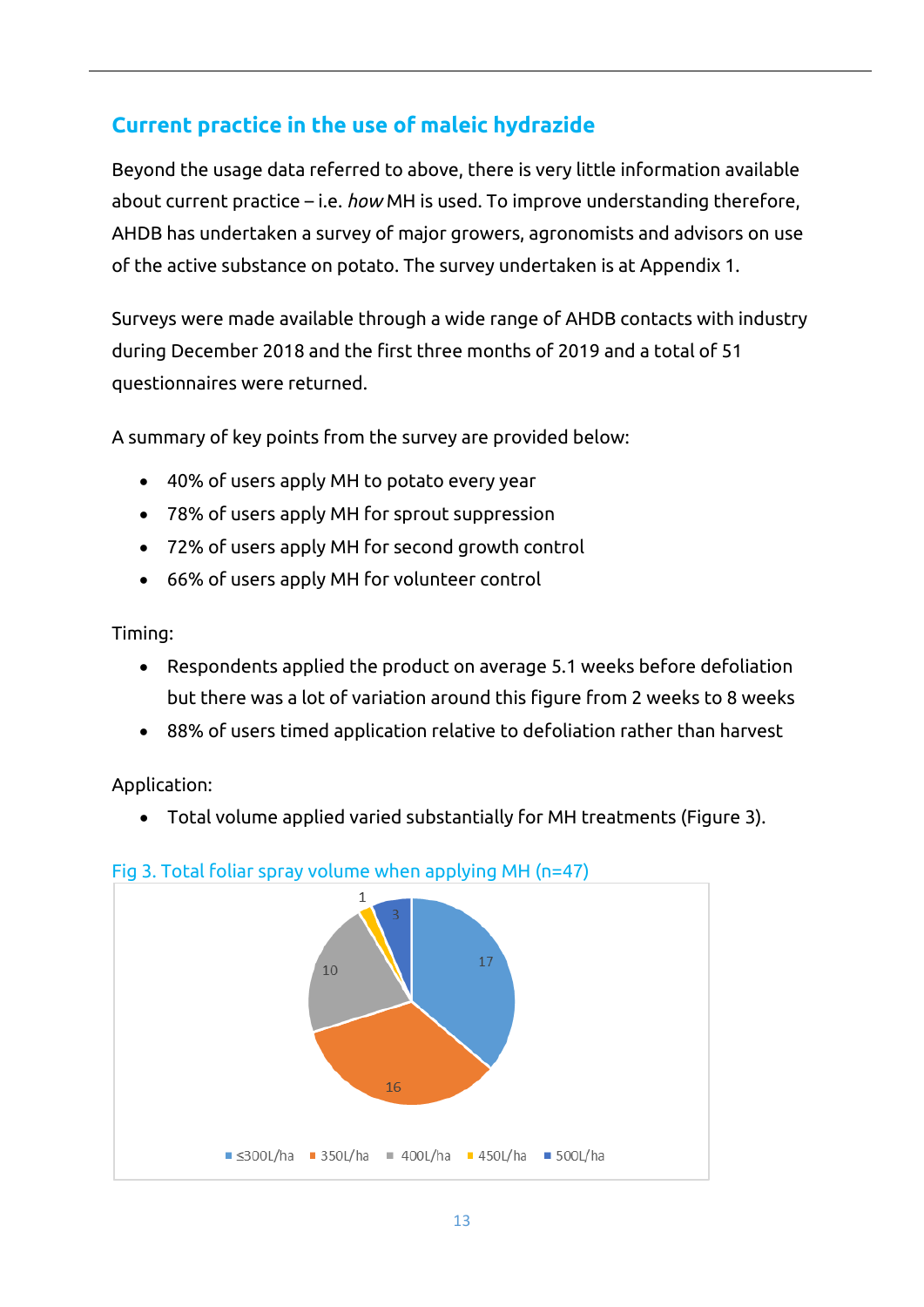When considered alongside crop condition at application, these reflect the practicality of application alongside the need for a green crop canopy at application to ensure uptake. In this regard, 95% of respondents said they made applications when foliage was more than 75% green. Of these, 54% stated they applied MH when the foliage was fully green.

Application were typically made at a temperature of 12-23°C with no rain having fallen for at least 12 hours beforehand and no forecast of rain for at least the following 24 hours.

There was a difference of opinion on how to apply the product. 72% said they never mix MH when applying the treatment but 13% did so 'frequently'.

In a reflection of changes in the availability of sprout control options, 13 of 18 respondents not currently using MH for sprout suppression said they felt they were likely to need to use it for that purpose in future.

Finally, forty-seven of those surveyed rated MH in relation to four characteristics: its use for volunteer control, sprout suppression, control of second growth and its consistency of response. In all these respects, the chemical was given a modest rating, ranging from 6.1 to 6.5 out of 10 (Figure 4), perhaps reflecting some of the challenges it can provide in practical use and the risk associated with them.



#### Fig 4. Average rating (out of 10) for performance of maleic hydrazide (n=48)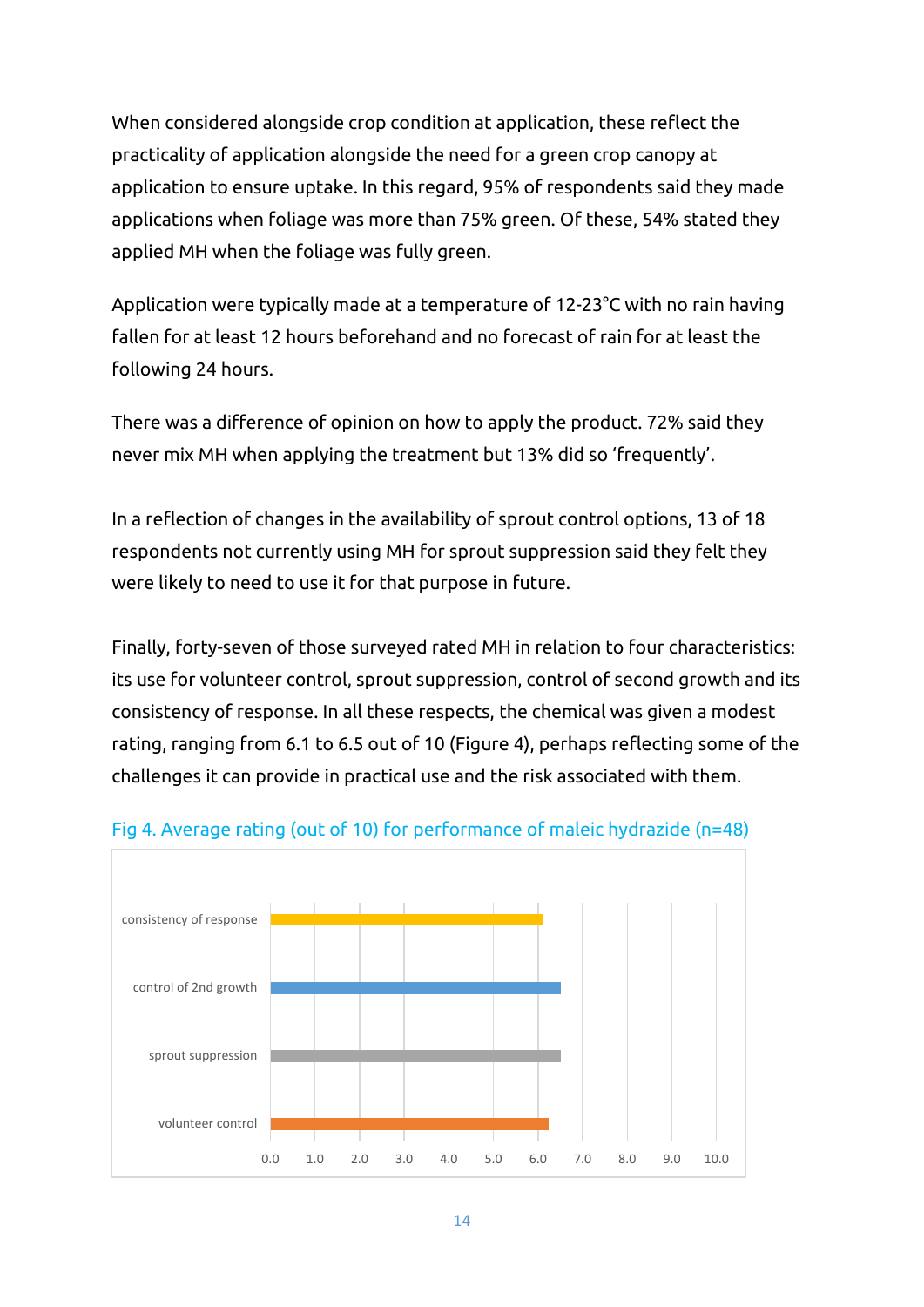In addition to this survey conducted by AHDB, researchers from Sutton Bridge Crop Storage Research undertook a short European study tour in April 2019 to assess current use of sprout suppressants in commercial potato storage supplying the processing market. A total of eleven potato stores were visited (10 in the Netherlands, 1 in Germany, *pictured below)* of up to 4000 tonnes capacity; in all cases, stores were selected as they had **not been treated with CIPC**.



Good control of sprouting was observed in the majority of stores as a result of the use of either 1,4-dimethylnaphthalene [*1,4-SIGHT*; 1,4 Group/BASF] or spearmint oil [*Biox M*; Xeda/Certis] but in **all cases this was following treatment with maleic hydrazide** (eg *Fazor* or *Crown MH)* **in the field**. Within these stores, longdormant varieties predominated (eg VR808, Agria, Fontane, Innovator, Markies) and, for the majority of stores, temperatures were maintained at or below 8°C for long term storage. The volatile nature of the essential oils applied within the store also meant that growers were managing crops in order to minimise the need for ambient ventilation.

These observations suggest that sprout suppression going forward post-CIPC will be a significant challenge and will require a multi-faceted and integrated approach to store management and chemical treatment. It would seem that the role of MH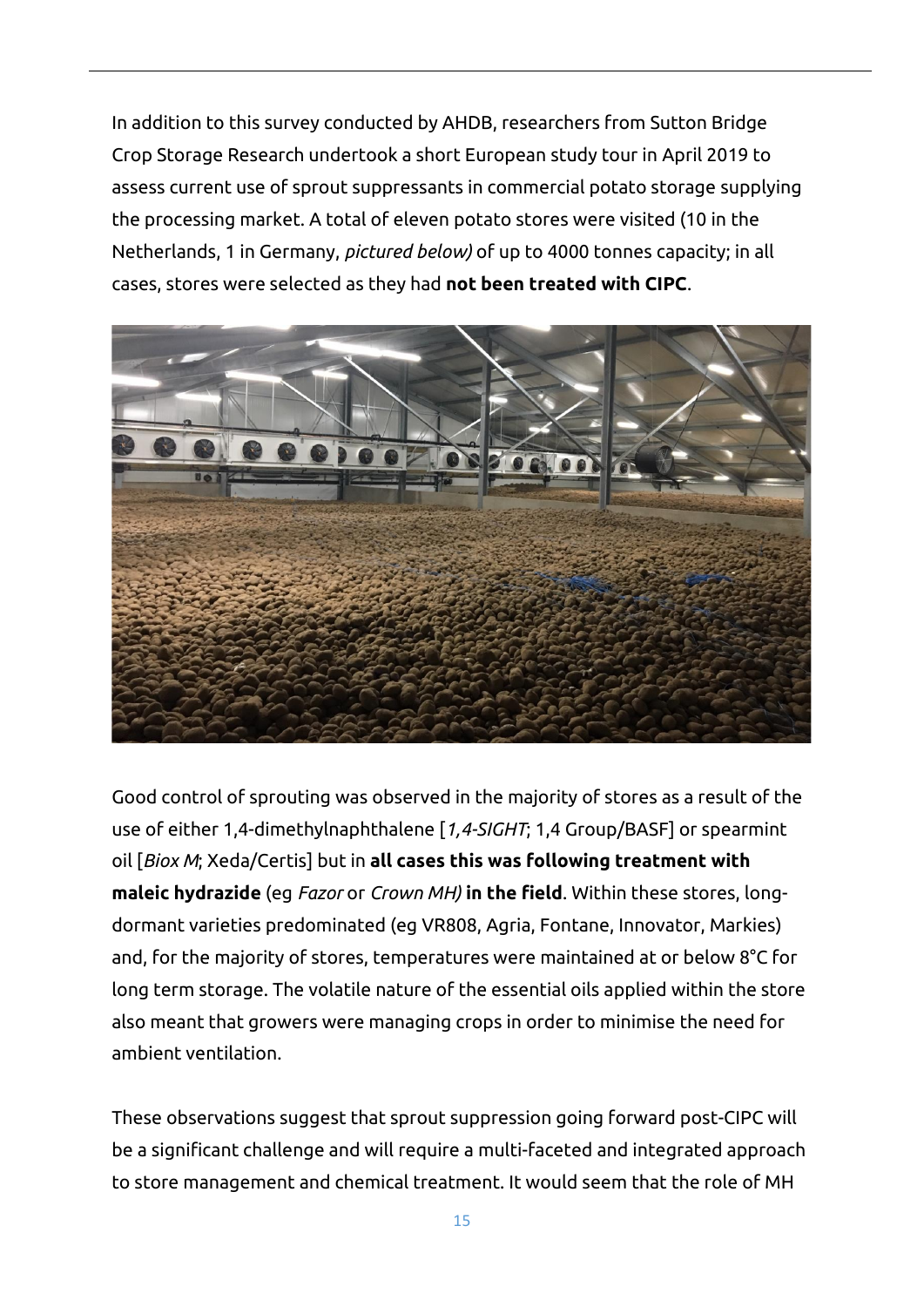in any such strategy could be key, especially if it reduces the need for repeat applications of expensive essential oil treatments (*circa* £3.50 per tonne per application).

On the evidence of this study tour, successful control can be achieved with some of the more volatile sprout suppressants but, in the commercial stores seen operating without CIPC, this was heavily dependent on pre-treatment with MH to give some underlying level of control should the level of volatile in the store atmosphere fall. This might be due to a range of factors such as use of ambient ventilation, carbon dioxide flushing or store leakage. This dependence could, potentially, be accentuated in circumstances of high 'sprouting pressure' or early dormancy break – eg following warmer than average growing seasons or even in areas of a store subjected to condensation.

## **New limitations as a result of re-registration of maleic hydrazide**

The upturn in MH use - following the limitations on the use of CIPC (and its potential loss) - may well be reversed in the UK from the 2019 season as, following a review of the approval for maleic hydrazide in November 2018, there was a limit imposed on the level of hydrazine impurity permitted and a gap identified in the provision of data for residual 3‐pyridazinone accumulation in meat. This has resulted in the issue of a label condition (HSE, 2018) that precludes the use of MHtreated potatoes as stockfeed.

As a result, there is the potential for MH to become subject to stewardship in the UK (approval holders are known to be discussing this with CRD/HSE) and for some supply chains to restrict their acceptance of MH-treated crops to avoid the need to segregate their waste potatoes. In the short term, it will be imperative for producers, packers and processors to consult markets prior to supply of MHtreated crop to check on its acceptability for individual outlets.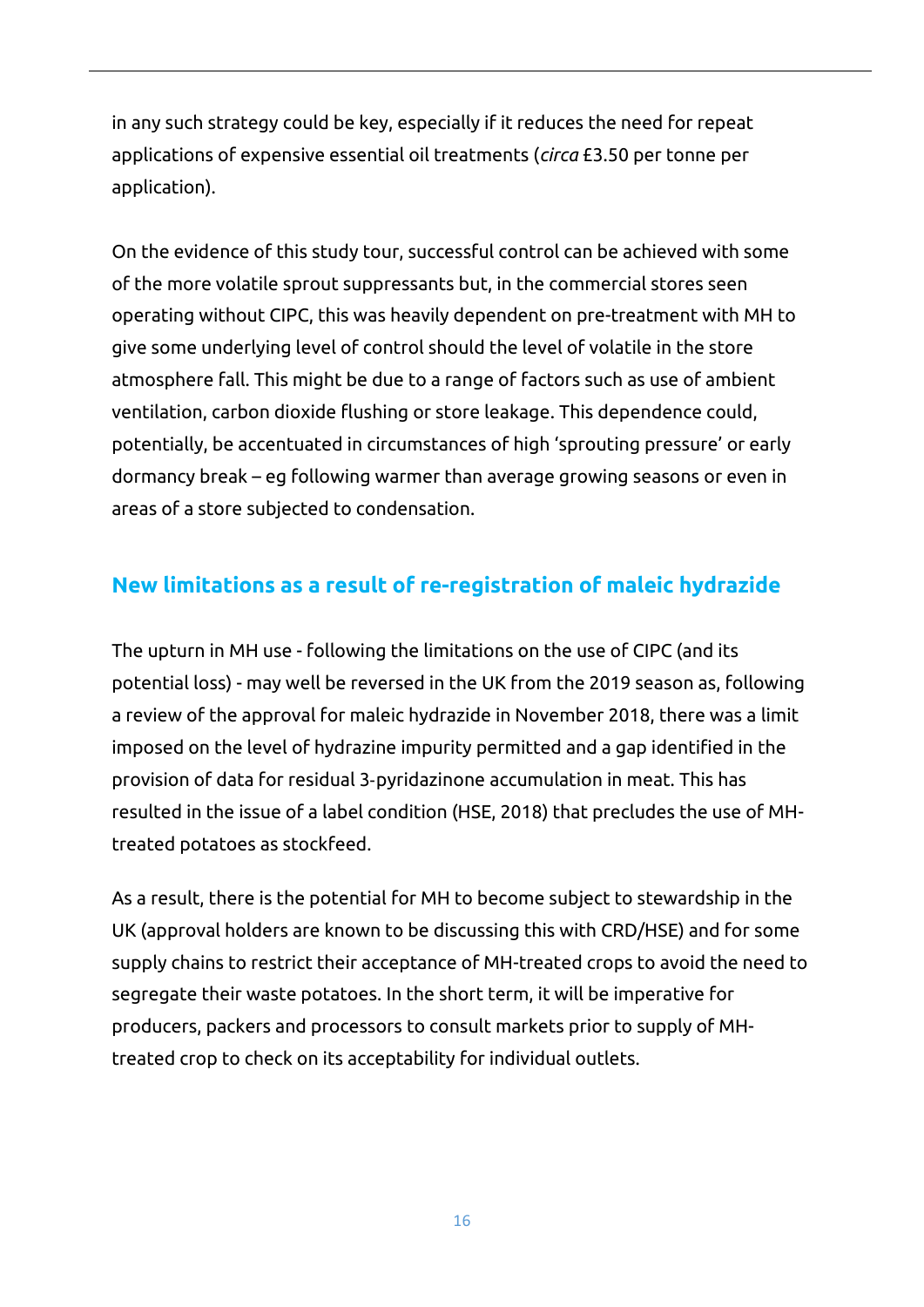On a strategic level, however, it may be necessary to find ways to accommodate MH use more widely if it is to be a key component of many sprout control strategies in long-term stored potatoes.

## **Research gaps in use of maleic hydrazide as a sprout suppressant**

There is a broad spread of information on the use of maleic hydrazide as a sprout suppressant but, at the same time, some of the data that are available are not very up to date or particularly comprehensive for current use.

Optimal timing of application, foliage status at spraying and rates of use remain unclear with a wide variety of strategies employed in practice by GB potato producers.

These strategies will be further muddied by the likely future use of MH in conjunction with new sprout suppressant compounds where there will also be a wide range of timing options for application of follow up treatments.

It will also be important to establish if, when MH is used with novel suppressant options, there are synergistic benefits available from the use of combination treatments.

Finally, and importantly, it is crucial to establish the underlying importance of MH in commercial treatment for processing stores. The study tour undertaken suggests that those pioneering the use of novel sprout suppressants in processing storage see MH as an important part of their future storage strategies. Clearly, if MH is to be subjected to further controls from a stewardship perspective or market acceptability is diminished, this could have a significant bearing on the quality of sprout control that might be achieved in post-CIPC potato storage.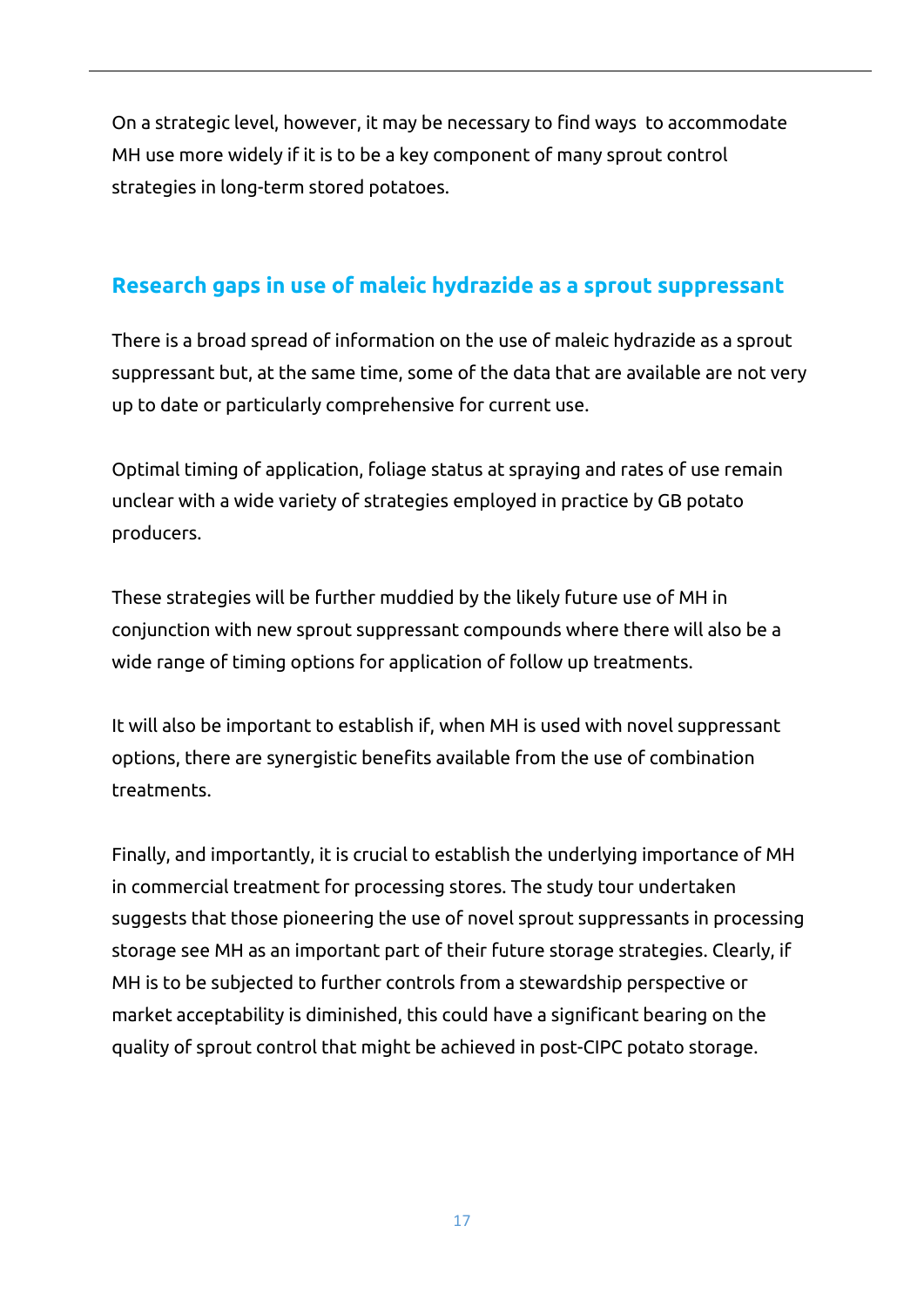#### **References**

Buckley D, Duncan H & Anderson E (2006) Maleic hydrazide in potato volunteer control. BPC Research Review R275. British Potato Council, Oxford. 48 pp.

Cunnington AC (2018) AHDB Potato Store Managers' Guide, 3rd edn. AHDB. Kenilworth. https://ahdb.org.uk/storage-hub. 48 pp.

Daniels-Lake BJ & Prange RK (2007) The Canon of Potato Science: 41. Sprouting. Potato Research **50** 379-382

De Blauwer V, Demeulemeester K, Demeyere A, Hofmans E (2012) Maleic hydrazide: sprout suppression of potatoes in the field. Commun Agric Appl Biol Sci **77** (3) 343-51

Denisen EL (1950) Maleic hydrazide on potatoes. Research Report 7th Ann. North Central Weed Control Conf. p. 185

Denisen EL (1953) Response of Kennebec potatoes to maleic hydrazide. PROC Am Soc Hort Sci **62** 411-421

Franklin EW & Thompson NR (1953) Some effects of maleic hydrazide on stored potatoes. Am Potato J **30** 289-295

Garthwaite D, Barker I, Ridley L, Mace A, Parrish G, MacArthur R & Lu Y (2017) Arable crops in the United Kingdom 2016: Pesticide Usage Survey report 271. National Statistics.

Harper G (2019) Efficacy of sprout suppressants either alone or in combination to control sprouting of potato. AHDB Potatoes Project 11140043: interim report. AHDB, Kenilworth. 26 pp.

[https://potatoes.ahdb.org.uk/sites/default/files/publication\\_upload/11140043%2](https://potatoes.ahdb.org.uk/sites/default/files/publication_upload/11140043%20Interim%20Report_published%20Feb%2019.pdf) [0Interim%20Report\\_published%20Feb%2019.pdf](https://potatoes.ahdb.org.uk/sites/default/files/publication_upload/11140043%20Interim%20Report_published%20Feb%2019.pdf)

Harris R (2016) Maleic hydrazide could bolster potato sprout control toolbox. *Farmers Weekly 15 August 2016.* Reed Business Information, Surrey, UK

Heath MC, Ward JT, Rogers-Lewis DS (1993) Optimising timing of application of maleic hydrazide on potatoes for control of volunteers in subsequent crops. Aspects of Applied Biology No. 35 pp. 167-171

HSE (2018) Approvals Correction Notice 2859. https://secure.pesticides.gov.uk/pestreg/getfile.asp?documentid=38106&approval no=20182859

Kaul HN & Ashiv Mehta (1994) Foliar application of maleic hydrazide for improving storability of potatoes under high temperature storage conditions. Journal of Food Science and Technology (Mysore) **31** (6) 514-516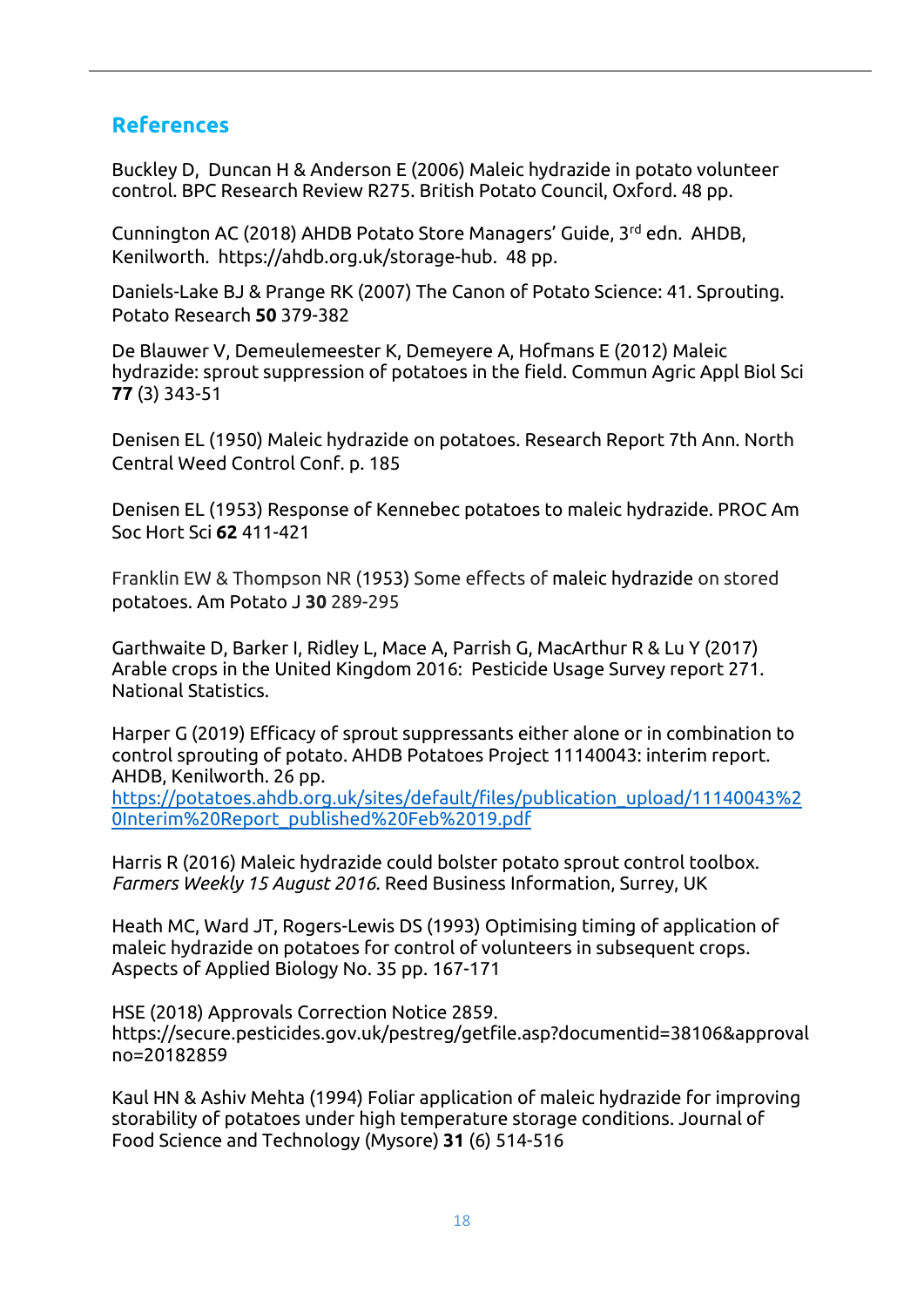Kennedy EJ & Smith O (1951) Response of the potato to field application of maleic hydrazide. Am Potato J **28** 701-712

Kleinkopf GE, Oberg NA & Olsen NL (2003) Sprout inhibition in storage: Current status, new chemistries and natural compounds. Am J Potato Res 80 317-327

Marshall ER & Smith O (1951) Maleic hydrazide as a sprout inhibitor for potatoes. Botanical Gazette **112** (3) 329-330

Nooden LD (1969) The mode of action of maleic hydrazide: inhibition of growth. *Physiologia Plantarum* **22** 260-270

Paterson D, Wittwer SH, Weller LE & Sell HM (1952) The effect of pre-harvest foliar sprays of maleic hydrazide on sprout inhibition and storage quality of potatoes. Plant Physiology **27** 13-142

PICSG (2017) CIPC application: a store owner's guide. Potato Industry CIPC Stewardship Group. www.cipccompliant.co.uk

Potato Marketing Board (1987) Maleic hydrazide for the control of sprouting in store. In: Sutton Bridge Experimental Station Annual Review 1986. pp 23-27.

Potato Marketing Board (1988) Maleic hydrazide for the control of sprouting in store. In: Sutton Bridge Experimental Station Annual Review 1987. pp 31-34.

Rao SN & Wittwer SH (1955) Further investigations on the use of maleic hydrazide as a sprout inhibitor for potatoes. Am Potato J **32** (2) 51-59

Rastovski A & Hartmans K (1987) Sprouting control. In: Storage of potatoes (Eds: Rastovski A, van Es A et al.) Pudoc, Wageningen. pp 125-128

Sabba RP, Holman P, Drilias MJ & Bussan AJ (2009) Influence of maleic hydrazide on yield and sugars in Atlantic, Freedom Russet and White Pearl potato tubers. Am J Potato Res **86** 272-277

Sawyer RL & Malagamba JP (1987) Sprout inhibition. In: Potato processing 4th edn. (Eds: Talburt WF & Smith, O) Van Nostrand Reinhold Co, New York. pp 183-201

Schoene DL & Hoffman OL (1949) Maleic hydrazide: a unique growth regulant. Science **109** 588-590

Tholhuijsen L, Allison R & Wills R (2018) How the drought has affected potato yields and quality. *Farmers Weekly 01 October 2018.* Reed Business Information, Surrey, UK.

Weis GG, Shoenemann JA, Groskopp MD (1980) Influence on time of application of maleic hydrazide on the yield and quality of Russet Burbank potatoes. Am Potato J **57** (5) 197-204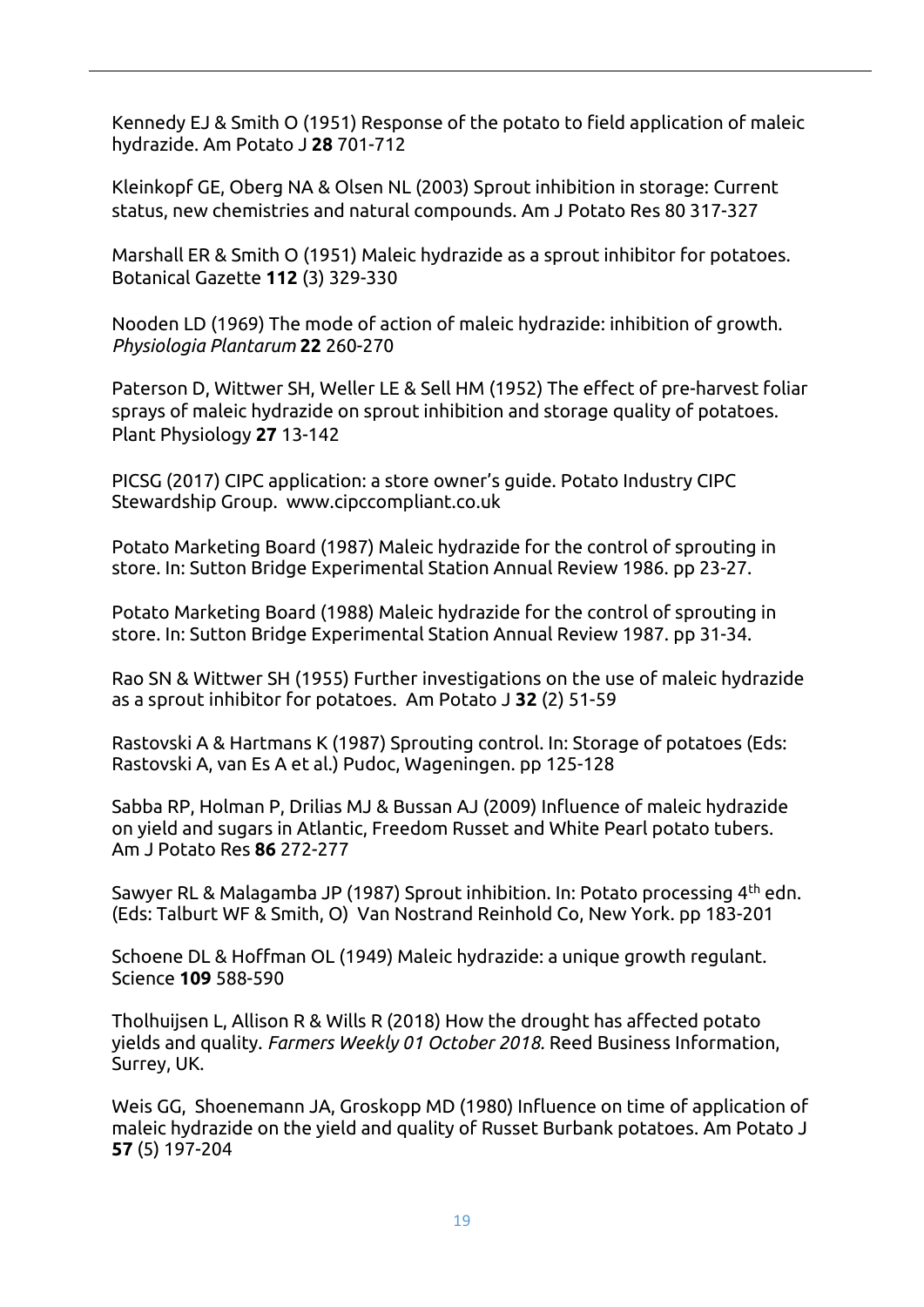| <b>SUTTON BRIDGE</b><br><b>AHDB</b><br><b>CROP STORAGE RESEARCH</b>                                                                                          |        |               |                                |            |               |                                         |                    |                                                                                                                 |                                                                                                |  |
|--------------------------------------------------------------------------------------------------------------------------------------------------------------|--------|---------------|--------------------------------|------------|---------------|-----------------------------------------|--------------------|-----------------------------------------------------------------------------------------------------------------|------------------------------------------------------------------------------------------------|--|
|                                                                                                                                                              |        |               |                                |            |               |                                         |                    |                                                                                                                 |                                                                                                |  |
|                                                                                                                                                              |        |               |                                |            |               |                                         |                    |                                                                                                                 |                                                                                                |  |
| Industry questionnaire about maleic hydrazide use in potato: can we have your help please?                                                                   |        |               |                                |            |               |                                         |                    |                                                                                                                 |                                                                                                |  |
|                                                                                                                                                              |        |               |                                |            |               |                                         |                    |                                                                                                                 |                                                                                                |  |
| As part of a wider strategy to optimise our options for potato storage, we are currently reviewing the use of MALEIC HYDRAZIDE <sup>1</sup> (MH) as a sprout |        |               |                                |            |               |                                         |                    |                                                                                                                 |                                                                                                |  |
| suppressant. If you have used it for this purpose, or for groundkeeper control, we would very much value your feedback. All responses will be treated        |        |               |                                |            |               |                                         |                    |                                                                                                                 |                                                                                                |  |
| confidentially.                                                                                                                                              |        |               |                                |            |               |                                         |                    |                                                                                                                 |                                                                                                |  |
| [ <sup>1</sup> Product names: Clayton Stun, Cleancrop Malahide, Crown MH, Fazor, Gro-Slo, Himalaya, Itcan SL270, Magna SL, Source II]                        |        |               |                                |            |               |                                         |                    |                                                                                                                 |                                                                                                |  |
|                                                                                                                                                              |        |               |                                |            |               |                                         |                    |                                                                                                                 |                                                                                                |  |
| 1. NAME (optional)                                                                                                                                           |        |               |                                |            |               |                                         |                    |                                                                                                                 |                                                                                                |  |
|                                                                                                                                                              |        |               |                                |            |               |                                         |                    |                                                                                                                 |                                                                                                |  |
| 2. How often do you use MH on your crops?                                                                                                                    |        |               |                                |            |               | 5.2 Suitable conditions for application |                    |                                                                                                                 |                                                                                                |  |
|                                                                                                                                                              |        |               |                                |            |               |                                         |                    |                                                                                                                 |                                                                                                |  |
| A. Never                                                                                                                                                     |        |               | Temperature:                   |            | <b>Min</b>    |                                         |                    | Max and the Maximum of the Maximum of the Maximum of the Maximum of the Maximum of the Maximum of the Maximum o | °C                                                                                             |  |
| B. Occasionally                                                                                                                                              |        |               |                                |            |               |                                         |                    |                                                                                                                 |                                                                                                |  |
| C. Frequently but not always                                                                                                                                 |        |               | Rain:                          |            | None for past |                                         |                    | hours                                                                                                           |                                                                                                |  |
| D. Every year                                                                                                                                                |        |               | Rain forecast:                 |            | Clear for     |                                         |                    | hours                                                                                                           |                                                                                                |  |
| 3. Why do YOU apply MH (tick all relevant)?                                                                                                                  |        |               | Foliage:                       |            |               |                                         |                    |                                                                                                                 |                                                                                                |  |
| A. Groundkeeper control                                                                                                                                      |        |               |                                | Rank green |               |                                         | 50% green          |                                                                                                                 |                                                                                                |  |
| B. Sprout control in storage                                                                                                                                 |        |               |                                | 75% green  |               |                                         | Apply if any green |                                                                                                                 |                                                                                                |  |
| C. Control second growth                                                                                                                                     |        |               |                                |            |               |                                         |                    |                                                                                                                 |                                                                                                |  |
|                                                                                                                                                              |        |               |                                |            |               |                                         |                    |                                                                                                                 |                                                                                                |  |
| 4. If you choose to treat with MH, when do you apply the product?                                                                                            |        |               |                                |            |               | weeks before                            |                    |                                                                                                                 | defoliation/desiccation                                                                        |  |
|                                                                                                                                                              |        |               |                                |            |               |                                         |                    | harvest                                                                                                         |                                                                                                |  |
|                                                                                                                                                              |        |               |                                |            |               |                                         |                    |                                                                                                                 |                                                                                                |  |
| 5.1 If you choose to treat with MH, at what volume do you apply the product?                                                                                 |        |               |                                |            |               |                                         |                    |                                                                                                                 |                                                                                                |  |
| A. Foliar spray at 300 L/ha                                                                                                                                  |        |               | E. Foliar spray at 500 L/ha    |            |               |                                         |                    |                                                                                                                 |                                                                                                |  |
| B. Foliar spray at 350 L/ha                                                                                                                                  |        |               | F. Other volume rate (specify) |            |               |                                         |                    | L/ha                                                                                                            |                                                                                                |  |
| C. Foliar spray at 400 L/ha                                                                                                                                  |        | G. Don't know |                                |            |               |                                         |                    |                                                                                                                 |                                                                                                |  |
| D. Foliar spray at 450 L/ha                                                                                                                                  |        |               |                                |            |               |                                         |                    |                                                                                                                 | 5.2 Please fill in what you consider to be suitable conditions for application in the blue box |  |
| 6. Do you tank mix MH at application?                                                                                                                        | Always |               | Frequently                     |            |               | Occasionally                            |                    |                                                                                                                 | Never                                                                                          |  |
| If yes, what do you mix it with?                                                                                                                             |        |               |                                |            |               |                                         |                    |                                                                                                                 |                                                                                                |  |
|                                                                                                                                                              |        |               |                                |            |               |                                         |                    |                                                                                                                 |                                                                                                |  |